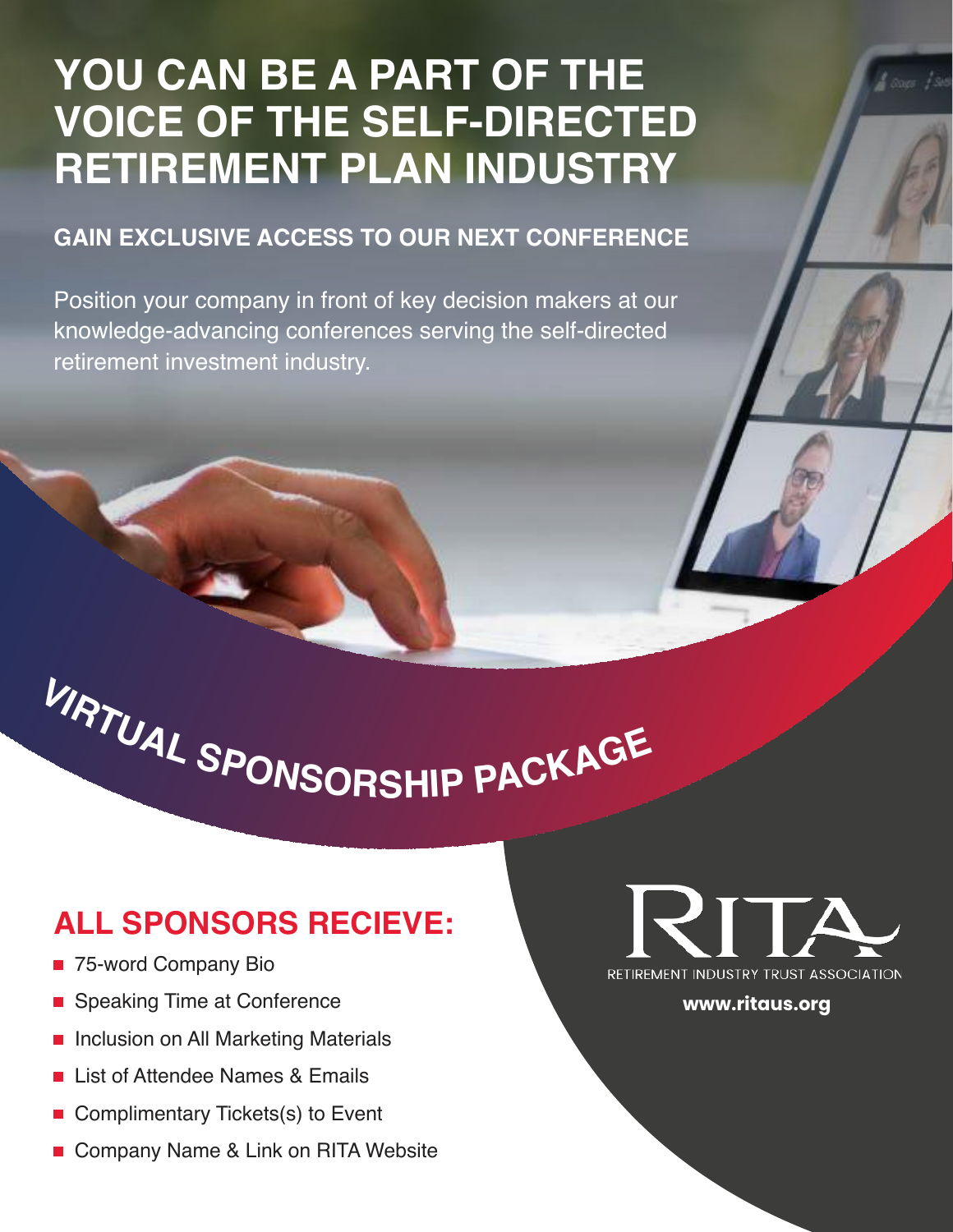

# **RITA Virtual Conference Sponsorship Packages**

## **Looking for an opportunity to showcase your company?**

RITA sponsors gain access to key decision makers at our influential bi-annual conferences. Position your organization in front of trust companies, banks, third-party administrators, attorneys, and financial and real estate professionals working in the self-directed retirement industry.

## **GET PRIME TIME EXPOSURE FOR YOUR COMPANY!**

### **SILVER \$1500**

- Inclusion in All Marketing Materials
- Attendee List of Names & Emails
- 2 Complimentary Tickets
- Intro During Main Session
- 5 Minutes of Speaking Time at Conference
- Option to Donate Raffle Item
- Company Logo Linked to Website on RITA Event Page & Conference Website



- All **SILVER** Benefits, and...
- Additional Complimentary Ticket
- Sponsor a RITA Webinar with 5-minutes of Presentation Time
- 10 Minutes of Speaking Time at Conference

**BECOME A SPONSOR NOW ritaus.org/sponsorship-opportunities**